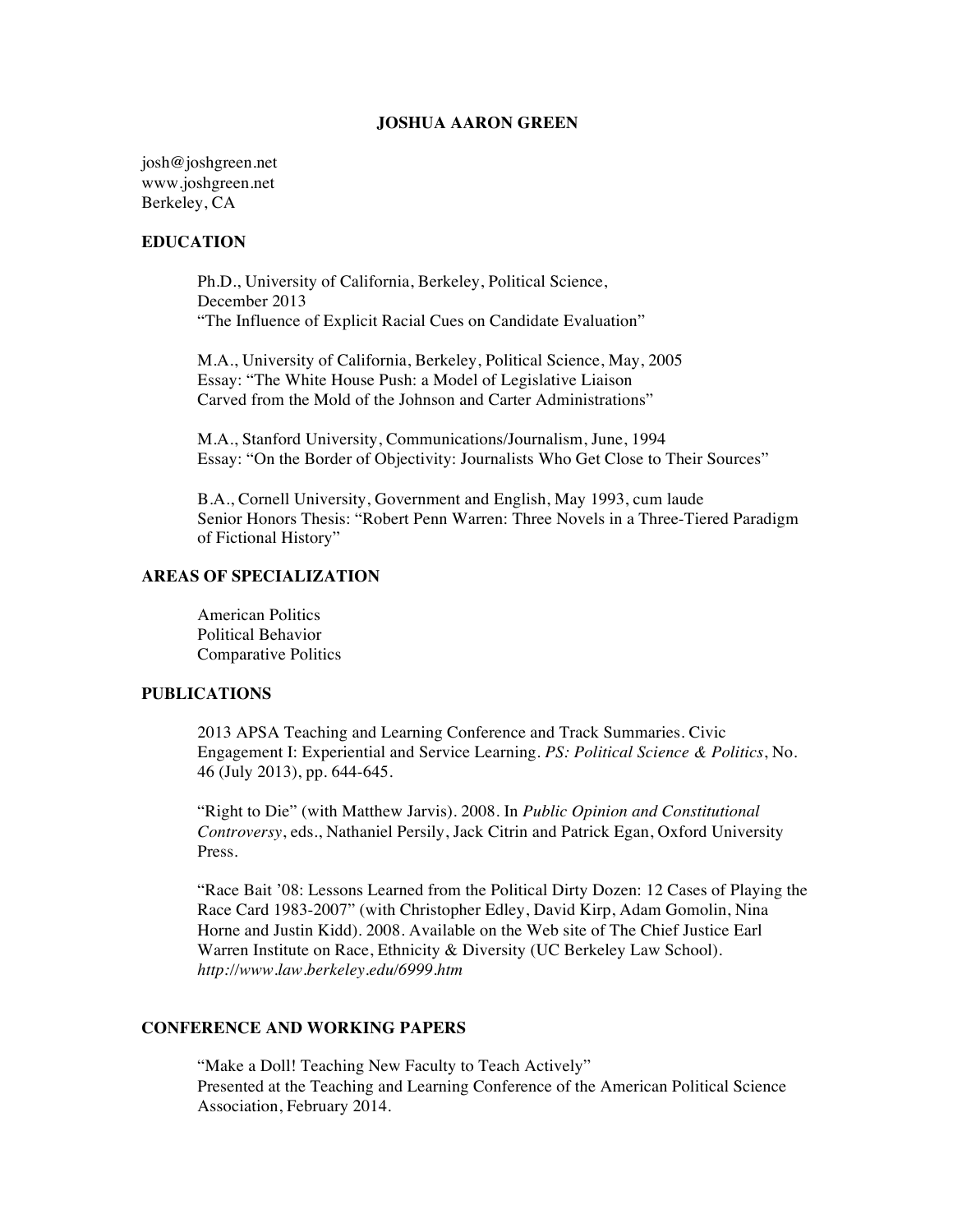"The Consulting Group Model: Benefits and Pitfalls of a Student-Directed Course Format"

Presented at the Teaching and Learning Conference of the American Political Science Association, February 2013.

"The Influence of Explicit Racial Cues and Source Effects on Candidate Evaluation." Presented at the Annual Meeting of the American Political Science Association, 2011.

"Getting the Message: The Influence of Explicit Racial Cues on Candidate Evaluation in a Bi-Racial Campaign." Presented at the 106th Annual Meeting of the Midwest Political Science Association, 2010.

"Playing the Blame Frame: Media Influence on Evaluations of Black vs. White Candidates." Presented at the 105th Annual Meeting of the Midwest Political Science Association, 2009.

"Shifting Frames and Public Opinion on the Right to Die," (with Matthew Jarvis). Presented at the 103rd Annual Meeting of the Midwest Political Science Association, 2007.

### **TEACHING EXPERIENCE**

#### **Course Instructor**

Undergraduate courses:

Intro to American Government, San Francisco State University, Spring 2016 and 2017 Intro to American Government, Ohlone College, Fall 2015 and 2016 Research Methods, Dominican University of California, Fall 2014 Political Psychology, Dominican University of California, Spring 2014 Proposition 13, Dominican University of California, Spring 2014 Mass Media and American Politics, University of California, Berkeley, Spring 2014 Introduction to American Government (online course), Humboldt State University, Fall 2013-Spring 2015 California Politics, San Francisco State University, Summer 2005 and 2006 Introduction to American Government, University of San Francisco, Fall 2011

Graduate courses:

Media and Politics, University of San Francisco, Spring 2011 and 2012 Issue Advocacy, University of San Francisco, Summer 2011 and 2012

### **Teaching Assistant**

Undergraduate courses at University of California, Berkeley

Money, Power and Politics in the Golden State, Spring 2013 The Politician. Spring 2012, Spring 2011

Congress, Fall 2009

Political Psychology, Summer 2009, Summer 2008

California Politics, Spring 2009, Spring 2007, Spring 2006, Spring 2005 American Public Policy, Fall 2006

Introduction to American Government, Fall 2005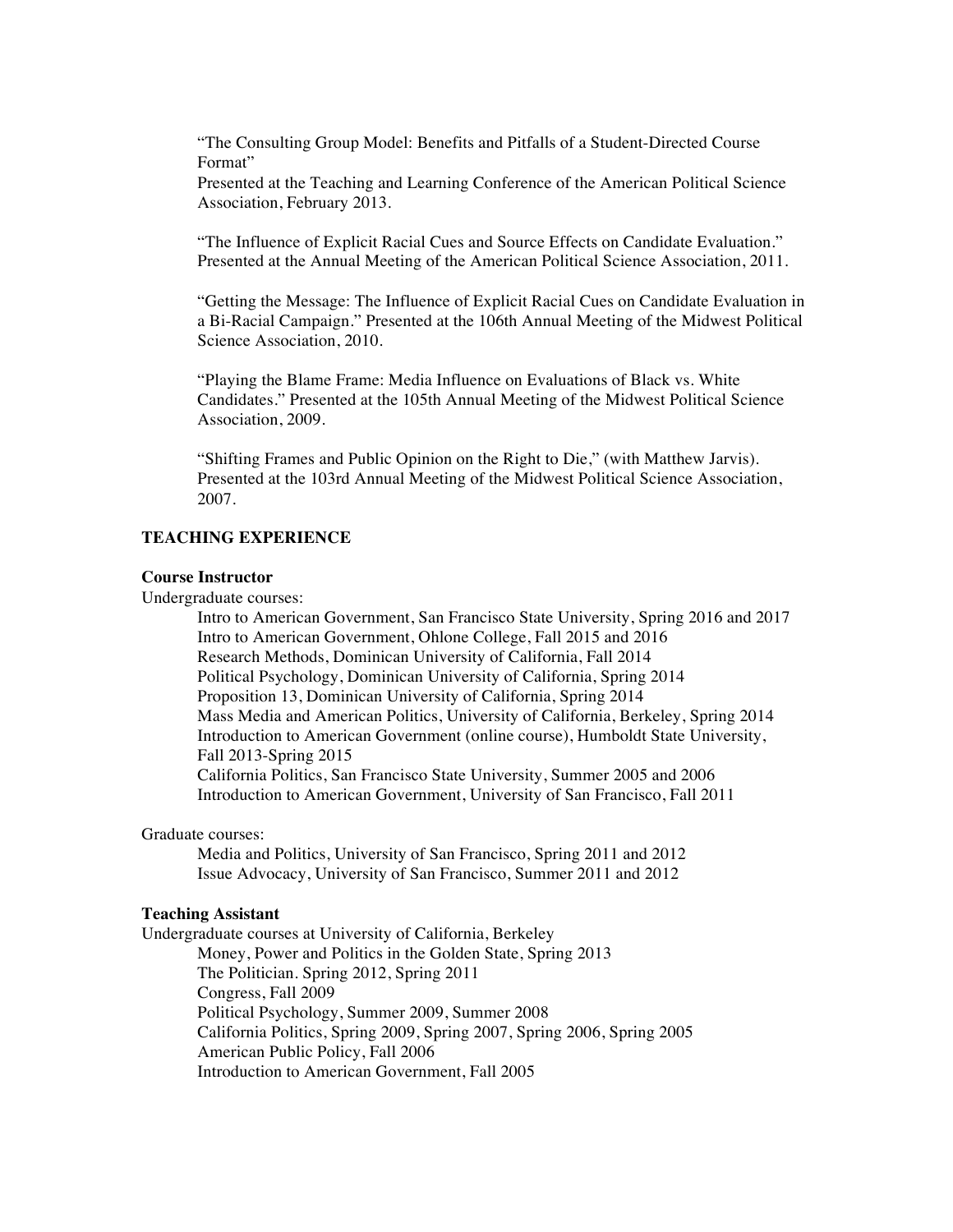### **AWARDS and FELLOWSHIPS**

Dissertation Finishing Fellowship, Department of Political Science, University of California, Berkeley, June 2010.

Graduate Student Pilot Grant, Experimental Social Science Laboratory (Xlab), University of California, Berkeley, November 2008.

Graduate Division Summer Research Grants, University of California, Berkeley, June 2007 and June 2008.

Normative Time Fellowship, Graduate Division, University of California, Berkeley, June 2007.

First Year Fellowship, Institute of Governmental Studies, 2004-2005

# **PROFESSIONAL EXPERIENCE**

#### **Academic**

Research Coordinator for Undergraduate Research Apprentice Program project, University of California, Berkeley (*http://research.berkeley.edu/urap*), Fall 2011 to May 2013.

Research Analyst for Chief Justice Earl Warren Institute of Law and Social Policy. Assisted Berkeley Law School Dean Christopher Edley in writing the White House Commission Report on Equity and Excellence in Education. July 2011-January 2012.

Research Assistant for Institutions and Governance Program, University of California, Berkeley. Fall 2007 to Spring 2008.

## **Journalism**

 Copyeditor, San Francisco Chronicle, 2000-2009 Freelance Writer, San Francisco Chronicle, 2000-2009 Online Editor, The Sporting News, 1996-1997 Stringer, St. Louis Post-Dispatch, 1996-1998 Editor, United Communications Group, 1995-1996 Business Reporter, Pasadena Star-News, 1994-1995

#### **Corporate Editorial**

 Managing Editor, Blue Shield of California, 2001-2002 Executive Web Producer, TechTV, 2000-2001 Senior Producer, Revbox, 2000 Editorial Director, CIO Information Network, 1997-2000

# **OTHER PROFESSIONAL EXPERIENCE**

Head Graduate Student Instructor, Congress, University of California, Berkeley, Fall 2009

Graduate student member of Faculty Search Committee for Political Behavior position, University of California, Berkeley, Fall 2007.

Co-president of the UC Berkeley Political Science Graduate Student Association, 2006- 2007, 2009-2010.